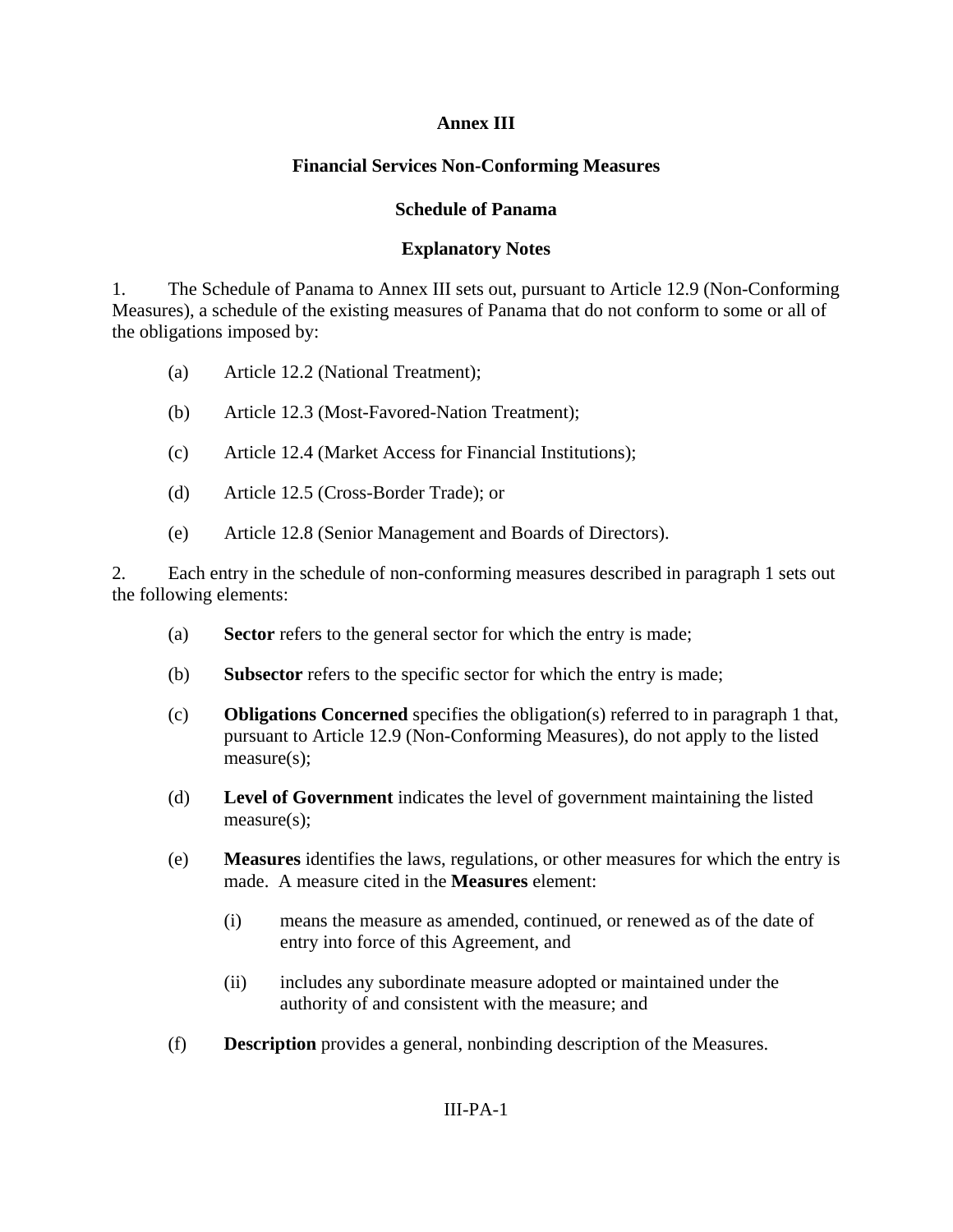3. In the interpretation of an entry in the schedule described in paragraph 1, all elements of the non-conforming measures listing shall be considered. A non-conforming measure shall be interpreted in the light of the relevant provisions of Chapter Twelve (Financial Services) with respect to which the non-conforming measure is taken. To the extent that:

- (a) the **Measures** element is qualified by a liberalization commitment from the **Description** element, if any, or a Specific Commitment from an Annex to Chapter Twelve, the **Measures** element as so qualified shall prevail over all other elements; and
- (b) the **Measures** element is not so qualified, the **Measures** element shall prevail over all other elements, unless any discrepancy between the **Measures** element and the other elements considered in their totality is so substantial and material that it would be unreasonable to conclude that the **Measures** element should prevail, in which case the other elements shall prevail to the extent of the discrepancy.

4. Where Panama maintains a measure that requires that a service supplier be a citizen, permanent resident, or resident of its territory as a condition to the provision of a service in its territory, a listing for that measure taken in Annex III with respect to Article 12.2 (National Treatment), 12.3 (Most-Favored-Nation Treatment), 12.4 (Market Access for Financial Institutions), or 12.5 (Cross-Border Trade) shall operate as a non-conforming measure with respect to Articles 10.3 (National Treatment), 10.4 (Most-Favored-Nation Treatment), and 10.9 (Performance Requirements) to the extent of that measure.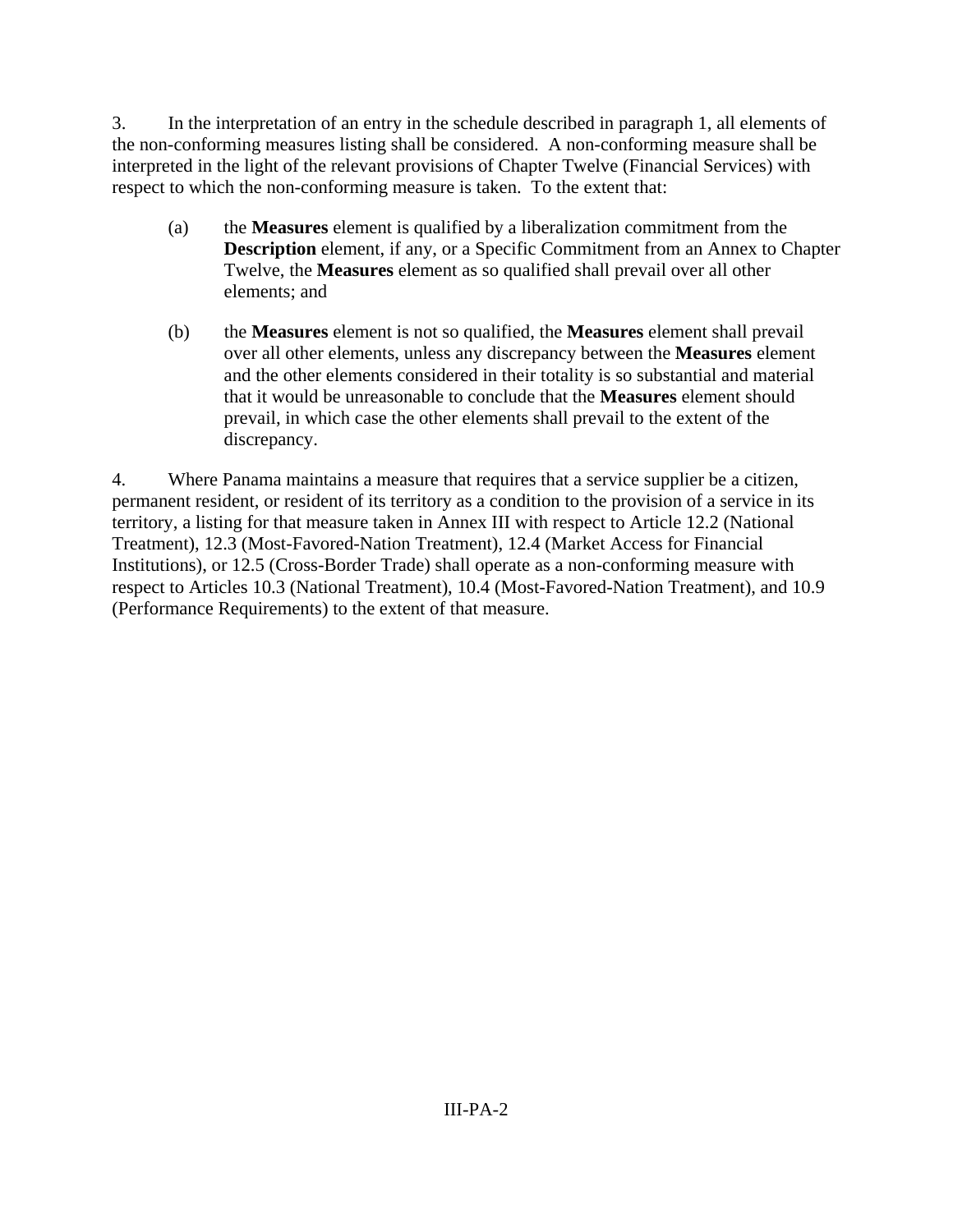| Sector:                       | <b>Financial Services</b>                                                                                                                                                                                           |
|-------------------------------|---------------------------------------------------------------------------------------------------------------------------------------------------------------------------------------------------------------------|
| <b>Subsector:</b>             | Banking Services and other financial services (excluding<br>insurance)                                                                                                                                              |
| <b>Obligations Concerned:</b> | National Treatment (Article 12.2)                                                                                                                                                                                   |
| <b>Level of Government:</b>   | Central                                                                                                                                                                                                             |
| <b>Measures:</b>              | Article 37 of Decree-Law No. 9 of February 26, 1998                                                                                                                                                                 |
| <b>Description:</b>           | Panamanian branches of foreign banks must designate at least two<br>general proxies, both of whom must be individuals who are<br>residents of Panama. One of the two proxies must also be a<br>Panamanian national. |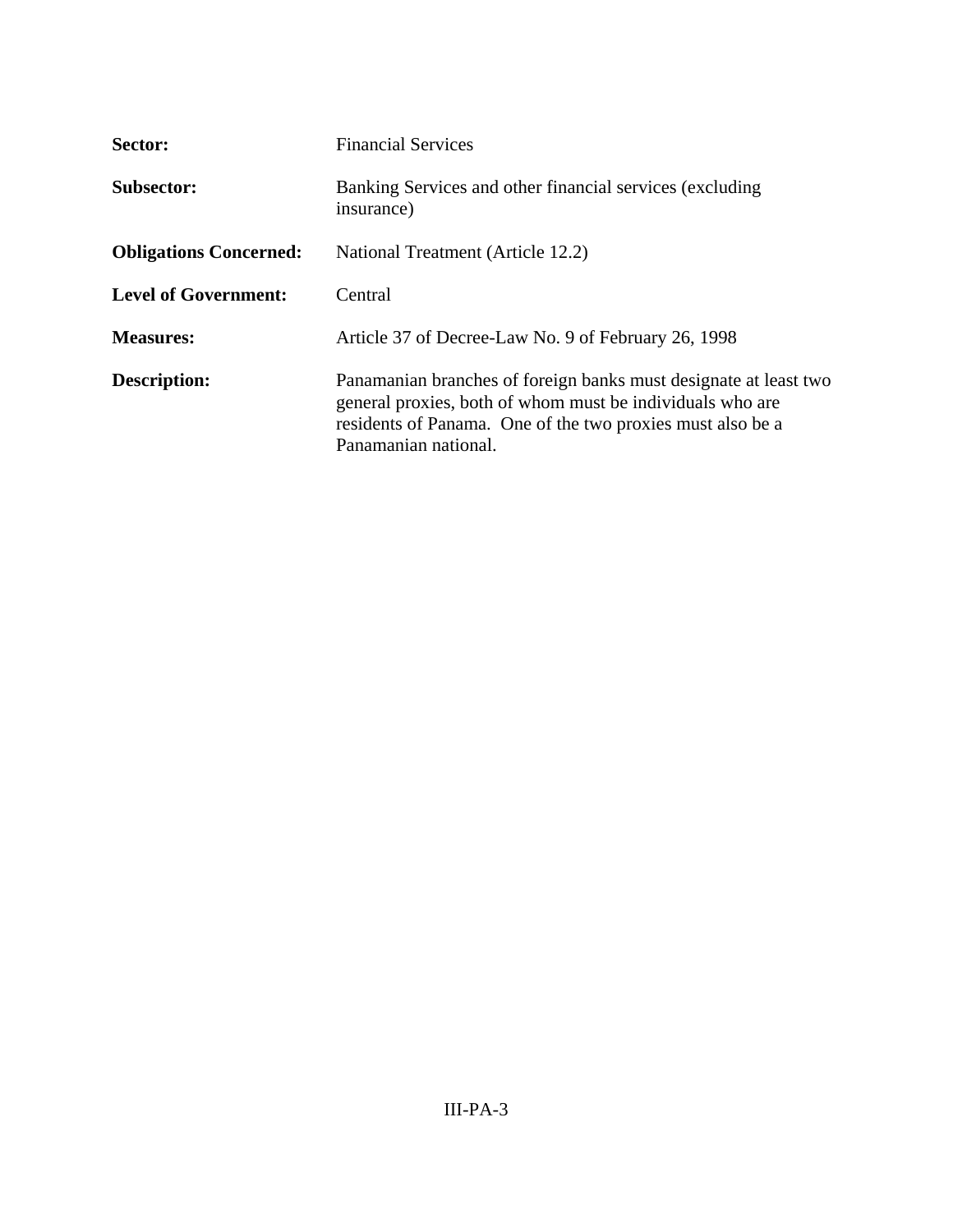| Sector:                       | <b>Financial Services</b>                                                                                                                                                                                                                                                                                                                                                                                    |
|-------------------------------|--------------------------------------------------------------------------------------------------------------------------------------------------------------------------------------------------------------------------------------------------------------------------------------------------------------------------------------------------------------------------------------------------------------|
| <b>Subsector:</b>             | Insurance companies<br>Administrators of insurance enterprises<br>Insurance brokers or adjustors                                                                                                                                                                                                                                                                                                             |
| <b>Obligations Concerned:</b> | National Treatment (Article 12.2)<br>Cross-Border Trade (Article 12.5)<br>Senior Management and Board of Directors (Article 12.8)                                                                                                                                                                                                                                                                            |
| <b>Level of Government:</b>   | Central                                                                                                                                                                                                                                                                                                                                                                                                      |
| <b>Measures:</b>              | Article 293 of the 1972 Constitution                                                                                                                                                                                                                                                                                                                                                                         |
|                               | Articles 26, 90, 105, and 108 of Law No. 59 of July 29, 1996                                                                                                                                                                                                                                                                                                                                                 |
|                               | Articles 1 and 7 of Executive Decree No. 12 of April 7, 1998                                                                                                                                                                                                                                                                                                                                                 |
| <b>Description:</b>           | All property and persons in the territory of Panama, if insured,<br>must be insured by insurance companies authorized to operate in<br>Panama. A waiver of this requirement is available from the<br>Insurance and Reinsurance Supervisory Board in the event<br>insurance cannot be obtained in the Panamanian market.                                                                                      |
|                               | Panama agrees that, on entry into force of this Agreement,<br>nationals and enterprises of the United States may supply financial<br>services described in Annex 12.5.1 (Cross-Border Trade). For<br>greater certainty, paragraph $1(c)$ of that Annex applies only with<br>respect to the services indicated in paragraph $1(a)$ and (b) of the<br>Annex that are supplied outside the territory of Panama. |
|                               | Independent loss adjuster services covered by paragraph 1(d) of<br>Annex 12.5.1 may be provided on a cross-border basis only for the<br>services indicated in paragraph $1(a)$ and (b) of that Annex that are<br>supplied outside the territory of Panama.                                                                                                                                                   |
|                               | Only an individual described in the entry at I-PA-1 in Panama's<br>Schedule to Annex I may be licensed as an insurance broker in<br>Panama.                                                                                                                                                                                                                                                                  |
|                               | At least 49 percent of the shares of a legal person operating as an<br>insurance brokerage enterprise in Panama must be owned by<br>Panamanian nationals licensed as insurance brokers in Panama.                                                                                                                                                                                                            |

# III-PA-4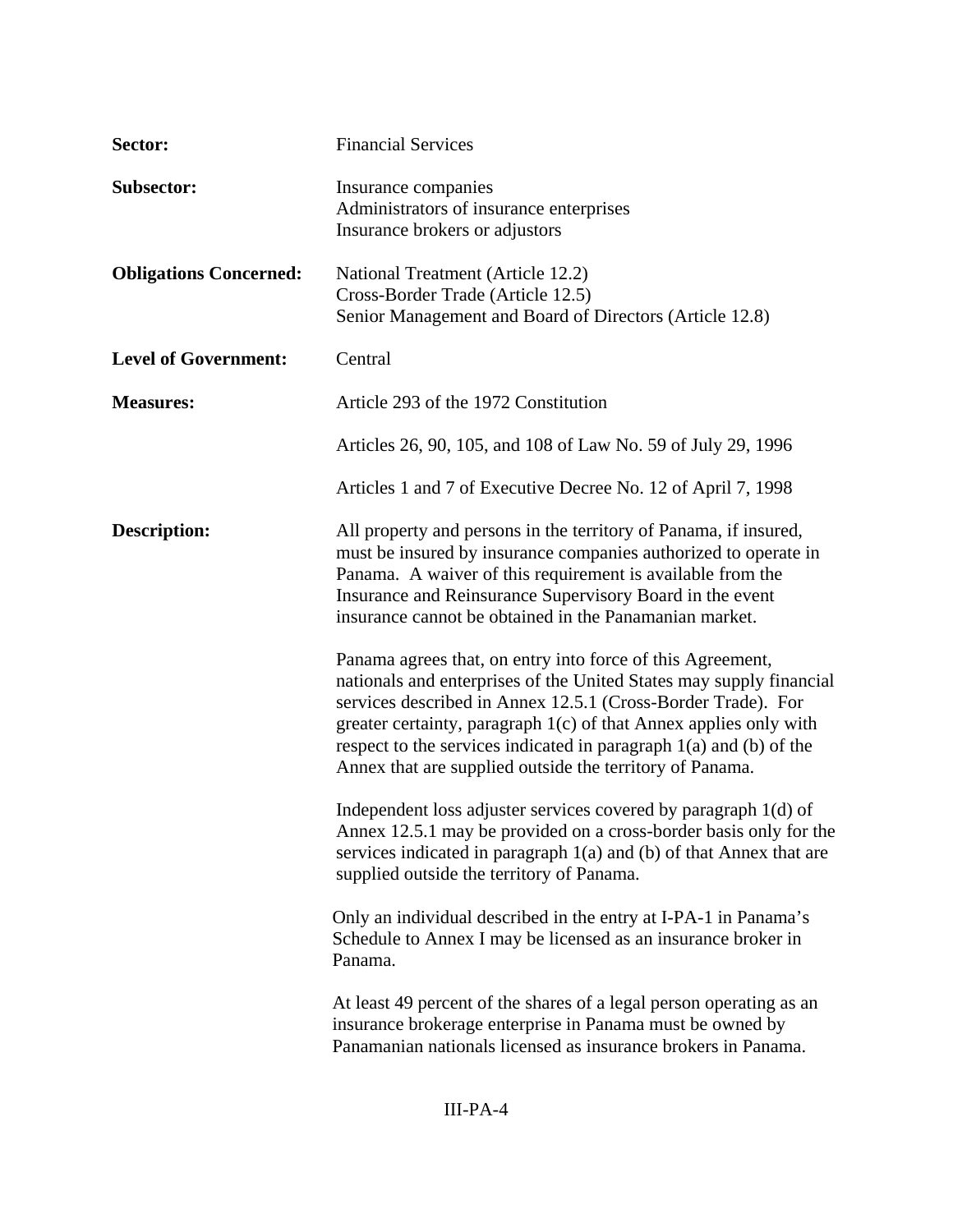The legal representative of such an enterprise must be a Panamanian national licensed as an insurance broker in Panama.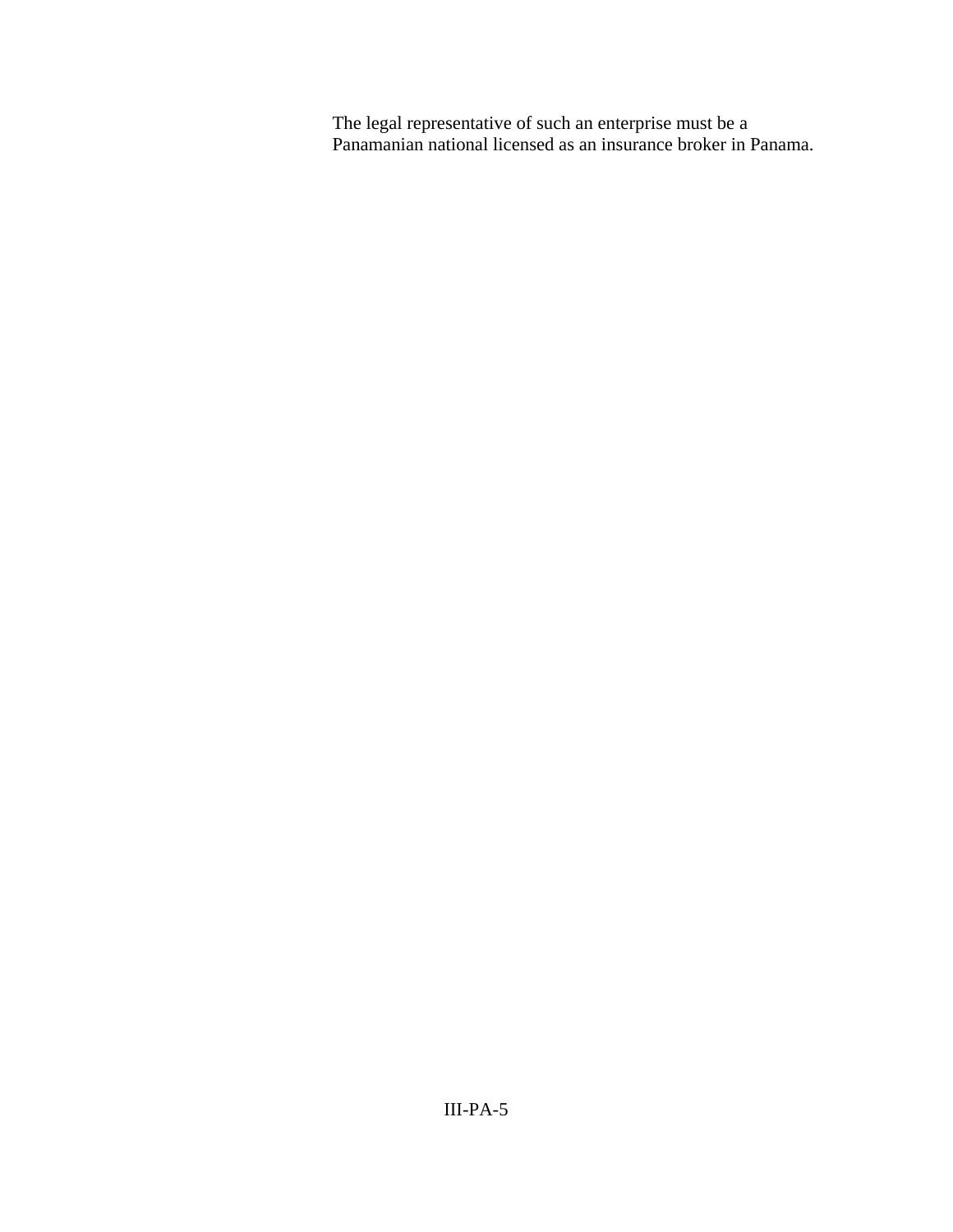| Sector:                       | <b>Financial Services</b>                                                                                                                                                                                                                |
|-------------------------------|------------------------------------------------------------------------------------------------------------------------------------------------------------------------------------------------------------------------------------------|
| <b>Subsector:</b>             | <b>Reinsurance or Underwriting Entities</b><br><b>Administrators of Reinsurance</b><br><b>Reinsurance Brokers</b>                                                                                                                        |
| <b>Obligations Concerned:</b> | Senior Management and Boards of Directors (Article 12.8)                                                                                                                                                                                 |
| <b>Level of Government:</b>   | Central                                                                                                                                                                                                                                  |
| <b>Measures:</b>              | Article 10 of Law No. 63 of September 19, 1996                                                                                                                                                                                           |
| <b>Description:</b>           | Companies authorized to engage in the reinsurance business must<br>designate at least two general proxies, both of whom must be<br>individuals who are residents of Panama. One of the two proxies<br>must also be a national of Panama. |